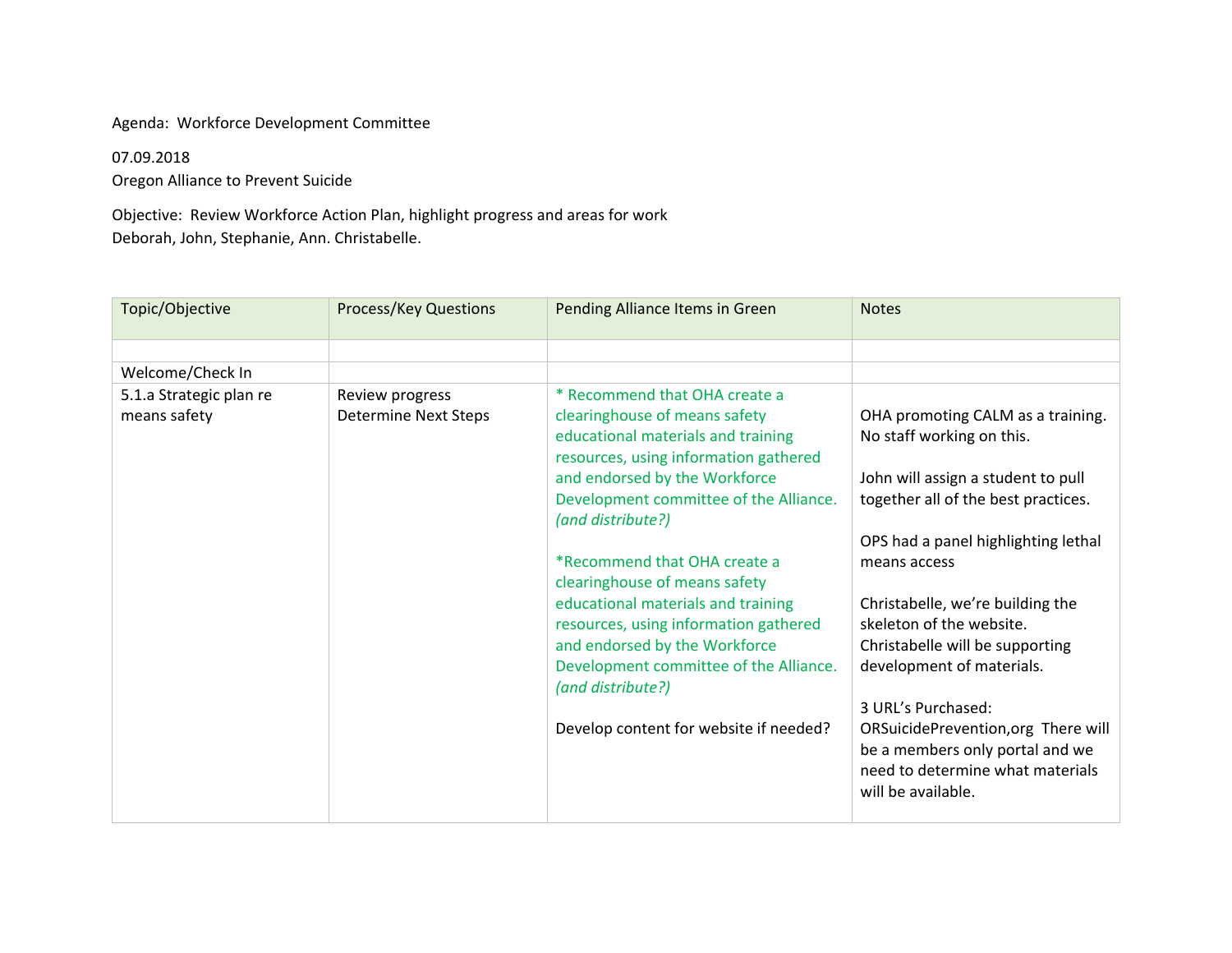|                                             |                                                                                                                                                                                                                                                                                                                                          |                                                                                                                                                                                                                                                                                                                                                                                                                                                                                                                                                                                                                                     | Our website focus's on Alliance<br>efforts. Develop a process to ask<br>Lines for Life/Public Health about<br>content development/links that are<br>in the YSIPP. Action: Meeting re<br>process with key players. Annette<br>coordinate.                                                                                                                                                                                                                                                                                                                                                                                                                                                                                                                                                                                              |
|---------------------------------------------|------------------------------------------------------------------------------------------------------------------------------------------------------------------------------------------------------------------------------------------------------------------------------------------------------------------------------------------|-------------------------------------------------------------------------------------------------------------------------------------------------------------------------------------------------------------------------------------------------------------------------------------------------------------------------------------------------------------------------------------------------------------------------------------------------------------------------------------------------------------------------------------------------------------------------------------------------------------------------------------|---------------------------------------------------------------------------------------------------------------------------------------------------------------------------------------------------------------------------------------------------------------------------------------------------------------------------------------------------------------------------------------------------------------------------------------------------------------------------------------------------------------------------------------------------------------------------------------------------------------------------------------------------------------------------------------------------------------------------------------------------------------------------------------------------------------------------------------|
| 6.1d Sustain/expand<br>gatekeeper trainings | Review progress:<br>Is the Public Health<br>website being developed by<br>Lines for Life doing this?<br>Do we want to<br>recommend investment in<br>evidence-based gatekeeper<br>trainings? Who will explore<br>funding options? Do we<br>need a better understanding<br>of what/where gatekeeper<br>trainings are already<br>occurring? | Recommend that OHA create a<br>clearinghouse of evidence based<br>trainings for facilitators of support<br>groups and for behavioral health<br>clinicians and other health care<br>providers to help assess for suicide<br>risk, intervene in suicide prevention,<br>and promote safety among people at<br>risk for suicide, using information<br>gathered and endorsed by the<br><b>Workforce Development committee</b><br>of the Alliance. Further recommend<br>that OHA invest in certain evidence<br>based trainings with exemplary<br>outcomes identified by the<br><b>Workforce Development committee</b><br>of the Alliance. | Intention is to ensure that we<br>$\bullet$<br>get these trainings TO elements<br>of the workforce that engage<br>with people that are suicidal.<br>SB48 list can provide a<br>foundation for this work and<br>think through endorsing<br>specific trainings.<br>May also want to think about<br>which gatekeeper trainings are<br>useful to specific sectors, e.g.<br>those working with transition<br>age youth.<br>We don't currently know who<br>$\bullet$<br>has received the workforce<br>trainings.<br>Stephanie shared that the need<br>$\bullet$<br>for faith leaders to receive<br>training is often mentioned at<br>conferences.<br>Agreement to start with SPRC<br>$\bullet$<br>for recommendations along<br>with opportunities to add<br>Oregon innovations. OPS<br>training is an example.<br>Brainstorm and prioritize |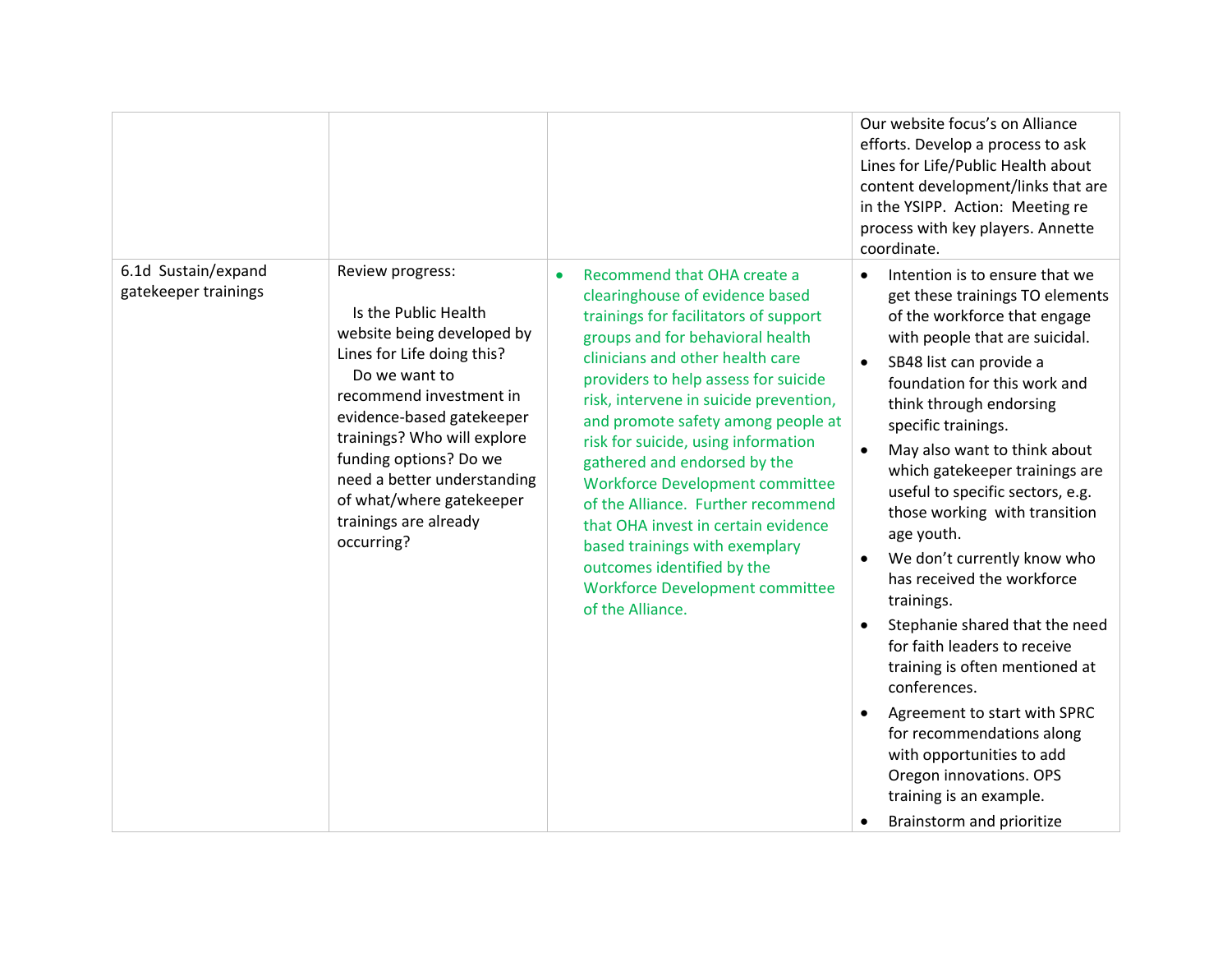|                                                                                                                                                                                                                                          |                                                                      |                                                                                                                                                                                                                                                                                                                                                | sectors that need training.<br>Criteria to include amount of<br>contact with high risk youth.<br><b>Next Alliance meeting</b><br>brainstorm. Deborah and<br>Stephanie will lead brainstorm.                                                                                                                                                                                                                                                                                                                                                                                                                                          |
|------------------------------------------------------------------------------------------------------------------------------------------------------------------------------------------------------------------------------------------|----------------------------------------------------------------------|------------------------------------------------------------------------------------------------------------------------------------------------------------------------------------------------------------------------------------------------------------------------------------------------------------------------------------------------|--------------------------------------------------------------------------------------------------------------------------------------------------------------------------------------------------------------------------------------------------------------------------------------------------------------------------------------------------------------------------------------------------------------------------------------------------------------------------------------------------------------------------------------------------------------------------------------------------------------------------------------|
| 6.2b OHA plan to meet<br>training needs of health and<br>behavioral health providers,<br>to identify, intervene,<br>assess, provide means<br>safety counseling, treat and<br>manage patients with<br>suicidal thoughts and<br>behaviors. | <b>Review Progress</b><br><b>Next Steps</b>                          | Recommend standardized means<br>safety counseling behavioral and<br>other health care providers - CALM<br>or other best practice. Gather and<br>endorse means safety educational<br>material and training resources to<br>assist OHA in creating a clearing<br>house<br>*Specifically ask for the Assess data in<br>March 2019 regarding SB48. | Licensing Boards are to report<br>annually on who has taken<br>SB48 classes. UO sent a survey<br>to all who said they took a<br>class. Response rate of less<br>than 5%. Asking for information<br>about the class they took<br>including lethal means<br>counseling. This should give<br>some information on what<br>professionals think they need.<br>Naturopaths, Medical Board<br>have submitted data. Perhaps<br>need more complete data<br>before going back to the<br>legislature. Ann's report to<br>legislature is due in 2020. May<br>want to ask for data for Alliance<br>and Workforce Committee in<br><b>March 2019</b> |
| 8.1 Model guidelines re peer<br>support<br><b>Guidebook for families</b>                                                                                                                                                                 | Review for addition to<br><b>Workforce Committee</b><br>Action Plan. | Develop and promote half-day<br>$\bullet$<br>meeting with faith-leaders to<br>further develop support network                                                                                                                                                                                                                                  |                                                                                                                                                                                                                                                                                                                                                                                                                                                                                                                                                                                                                                      |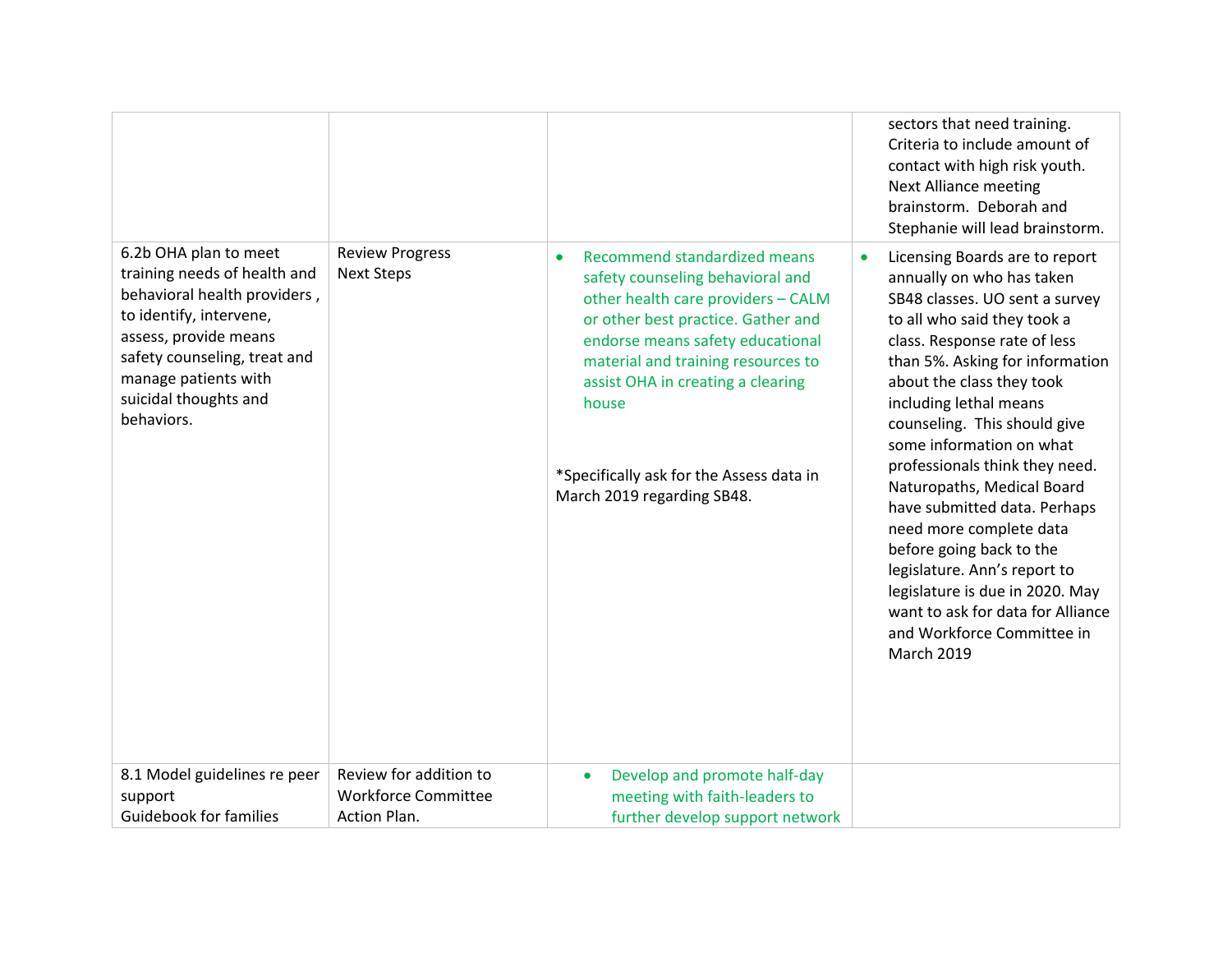| 8.2b OHA identify best<br>practices and existing<br>resources to id, develop and<br>disseminate model Oregon<br>policies, procedures re | Review progress (see<br>questions 6.1 above)<br>Child welfare as model? | Review trainings for behavioral<br>$\bullet$<br>health and other workforce and<br>make recommendations to<br>invest in specified trainings. |  |
|-----------------------------------------------------------------------------------------------------------------------------------------|-------------------------------------------------------------------------|---------------------------------------------------------------------------------------------------------------------------------------------|--|
| assessment and safety.                                                                                                                  |                                                                         |                                                                                                                                             |  |
|                                                                                                                                         |                                                                         |                                                                                                                                             |  |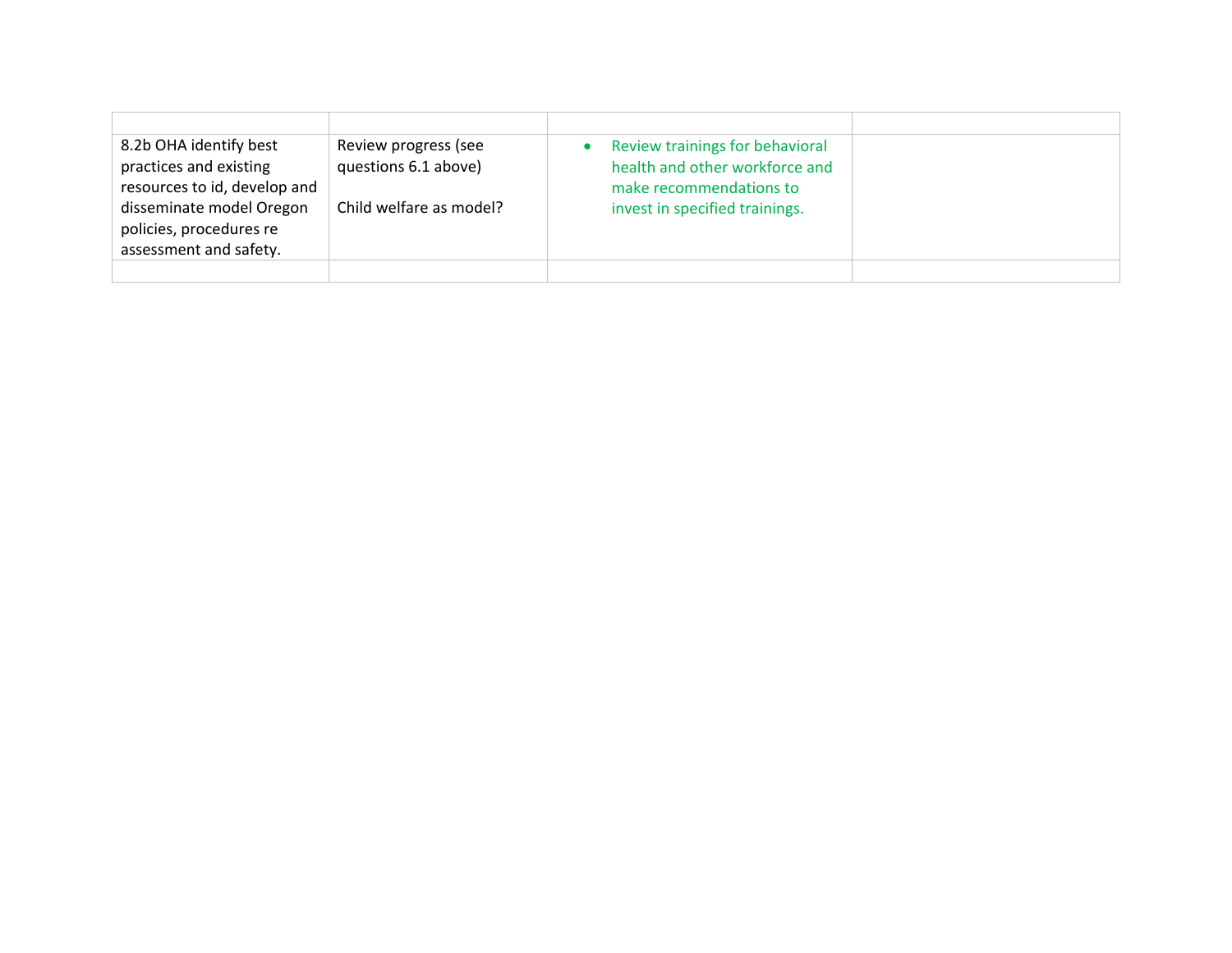# **Oregon Youth Suicide Intervention and Prevention Plan**

# **Workforce Development Committee Objectives, Actions and Measures**

# *Updated July 6, 208*

| <b>YSIPP Objective</b>                                                                                                                                                                                                                       | <b>Suicide Prevention Alliance Action</b><br>Green: In process<br><b>Black: Competed or Deleted</b>                                                                                                                                   | Performance<br>Measure/<br><b>Data Source</b><br>New or Existing? | <b>Status</b>                                                                                           | Timeline        |
|----------------------------------------------------------------------------------------------------------------------------------------------------------------------------------------------------------------------------------------------|---------------------------------------------------------------------------------------------------------------------------------------------------------------------------------------------------------------------------------------|-------------------------------------------------------------------|---------------------------------------------------------------------------------------------------------|-----------------|
| <b>Strategic direction 2: Clinical and community preventive services</b>                                                                                                                                                                     |                                                                                                                                                                                                                                       |                                                                   |                                                                                                         |                 |
|                                                                                                                                                                                                                                              | Goal 5. Promote efforts to address means safety among individuals with identified suicide risk.                                                                                                                                       |                                                                   |                                                                                                         |                 |
|                                                                                                                                                                                                                                              | Objective 5.1: Gather information needed to implement means safety programs as research becomes available.                                                                                                                            |                                                                   |                                                                                                         |                 |
| 5.1.a. The Alliance will oversee a strategic<br>plan for developing, implementing and<br>evaluating means safety counseling and<br>other programs that are research-<br>informed, culturally relevant and<br>respectful of community values. | • Support HB 2526 means safety and suicide<br>prevention education bill. Died (Support SB 719?)                                                                                                                                       |                                                                   |                                                                                                         | March<br>2018   |
|                                                                                                                                                                                                                                              | • Determine a standard of practice for means<br>counseling and anyone who comes into contact with<br>suicidal individuals or who are at risk are trained in<br>CALM or another best practice.                                         |                                                                   |                                                                                                         |                 |
|                                                                                                                                                                                                                                              | Recommend that OHA create a clearinghouse of<br>means safety educational materials and training<br>resources, using information gathered and<br>endorsed by the Workforce Development<br>committee of the Alliance. (and distribute?) |                                                                   | Pamphlet for<br>gun owners<br>developed and<br>distributed by<br>Susan Keys and<br><b>Public Health</b> |                 |
| Goal 6. Provide training to community and clinical service providers on the prevention of suicide and related behaviors.                                                                                                                     |                                                                                                                                                                                                                                       |                                                                   |                                                                                                         |                 |
|                                                                                                                                                                                                                                              | Objective 6.1: Provide training on suicide prevention to community groups with a role in the prevention of suicide and related behaviors.                                                                                             |                                                                   |                                                                                                         |                 |
| 6.1.d. Funding options will be explored<br>for ongoing sustainability of best practice                                                                                                                                                       | Recommend and support trainings for facilitators of<br>$\bullet$<br>support groups.                                                                                                                                                   |                                                                   | Mental<br><b>Health First</b>                                                                           | January<br>2017 |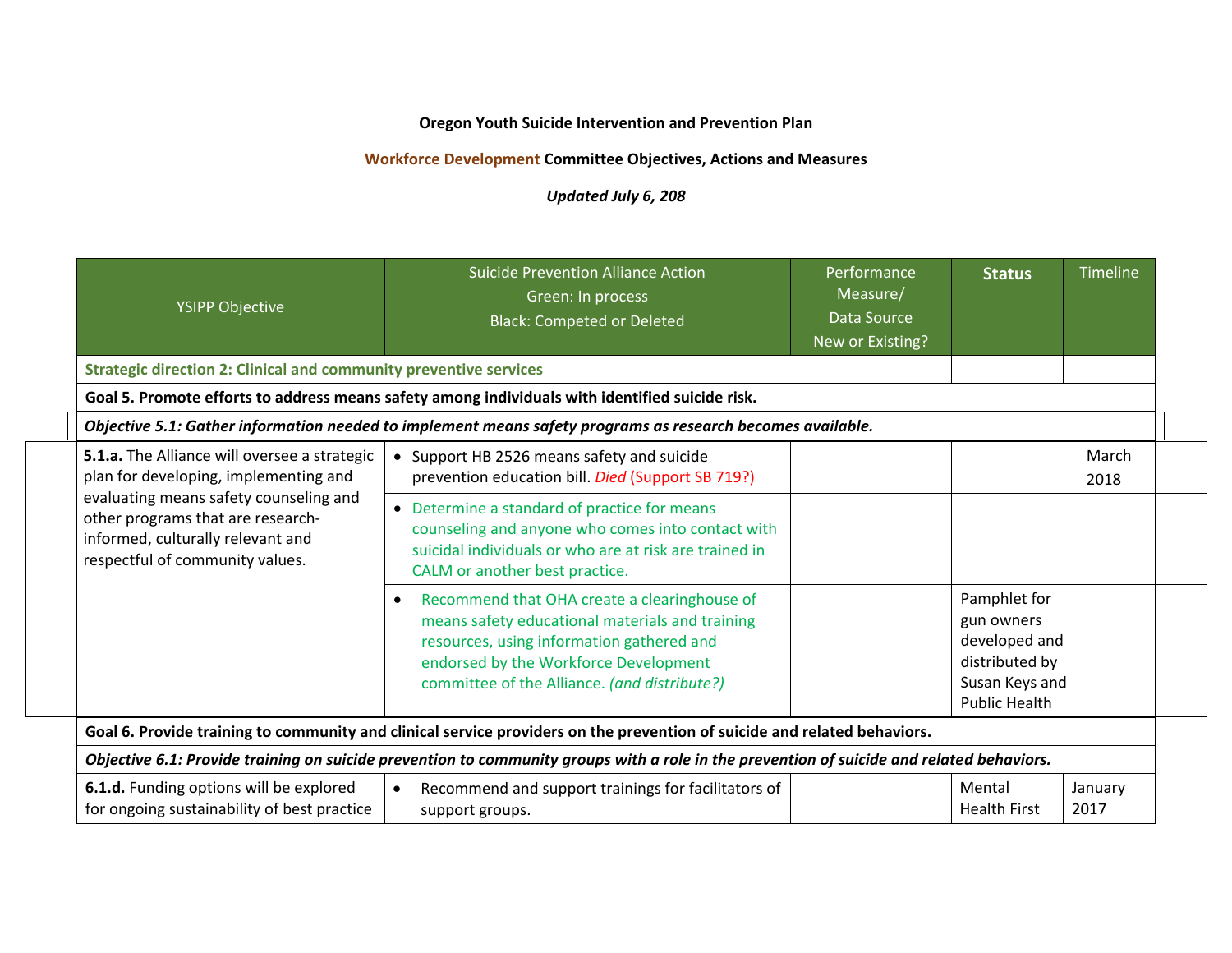| <b>YSIPP Objective</b>                                                                                                                                                                                                                                                                                        | <b>Suicide Prevention Alliance Action</b><br>Green: In process<br><b>Black: Competed or Deleted</b>                                                                                                                                                                                                                                                                                                                                                                                                                                                                                                                 | Performance<br>Measure/<br>Data Source<br>New or Existing? | <b>Status</b>                                                                                                                                                                      | Timeline         |  |
|---------------------------------------------------------------------------------------------------------------------------------------------------------------------------------------------------------------------------------------------------------------------------------------------------------------|---------------------------------------------------------------------------------------------------------------------------------------------------------------------------------------------------------------------------------------------------------------------------------------------------------------------------------------------------------------------------------------------------------------------------------------------------------------------------------------------------------------------------------------------------------------------------------------------------------------------|------------------------------------------------------------|------------------------------------------------------------------------------------------------------------------------------------------------------------------------------------|------------------|--|
| <b>Strategic direction 2: Clinical and community preventive services</b>                                                                                                                                                                                                                                      |                                                                                                                                                                                                                                                                                                                                                                                                                                                                                                                                                                                                                     |                                                            |                                                                                                                                                                                    |                  |  |
| gatekeeper training programs to increase<br>early recognition and build awareness of<br>warning signs, risk and protective factors<br>and to improve response to at-risk<br>children, youth and young adults.<br>Trainings should be held for a wide array<br>of community groups and gatekeepers.            | Recommend that OHA create a clearinghouse of<br>$\bullet$<br>evidence based trainings for facilitators of support<br>groups and for behavioral health clinicians and<br>other health care providers to help assess for<br>suicide risk, intervene in suicide prevention, and<br>promote safety among people at risk for suicide,<br>using information gathered and endorsed by the<br>Workforce Development committee of the Alliance.<br>Further recommend that OHA invest in certain<br>evidence based trainings with exemplary outcomes<br>identified by the Workforce Development<br>committee of the Alliance. |                                                            | Aid training<br>has<br>continued to<br>expand.<br>SAMSHA<br>proposal in<br>for mor e<br>funding for<br>MHFA.<br>Collaborating<br>with DHS to<br>train child<br>welfare<br>workers. | (Start)          |  |
| Objective 6.2: Provide training to mental health and substance abuse providers on the recognition, assessment and management of at-risk behavior,<br>and the delivery of effective clinical care for people with suicide risk.                                                                                |                                                                                                                                                                                                                                                                                                                                                                                                                                                                                                                                                                                                                     |                                                            |                                                                                                                                                                                    |                  |  |
| 6.2.b. OHA will develop a plan to meet<br>the training needs for behavioral and<br>health care providers, including an<br>analysis of Washington State statutes, to<br>identify, intervene, assess, provide<br>means safety counseling, treat and<br>manage patients with suicidal thoughts<br>and behaviors. | Recommend standardized means safety counseling<br>$\bullet$<br>behavioral and other health care providers - CALM<br>or other best practice.                                                                                                                                                                                                                                                                                                                                                                                                                                                                         |                                                            |                                                                                                                                                                                    | January<br>2017  |  |
| 6.2.c. OHA will assess the needs of<br>publicly funded health systems, clinics                                                                                                                                                                                                                                | Support SB 0048 (CEUs for suicide risk assessment<br>$\bullet$<br>and intervention and offer revisions. (done)                                                                                                                                                                                                                                                                                                                                                                                                                                                                                                      | *List on web page                                          | SB48 Passed<br>List of                                                                                                                                                             | December<br>2019 |  |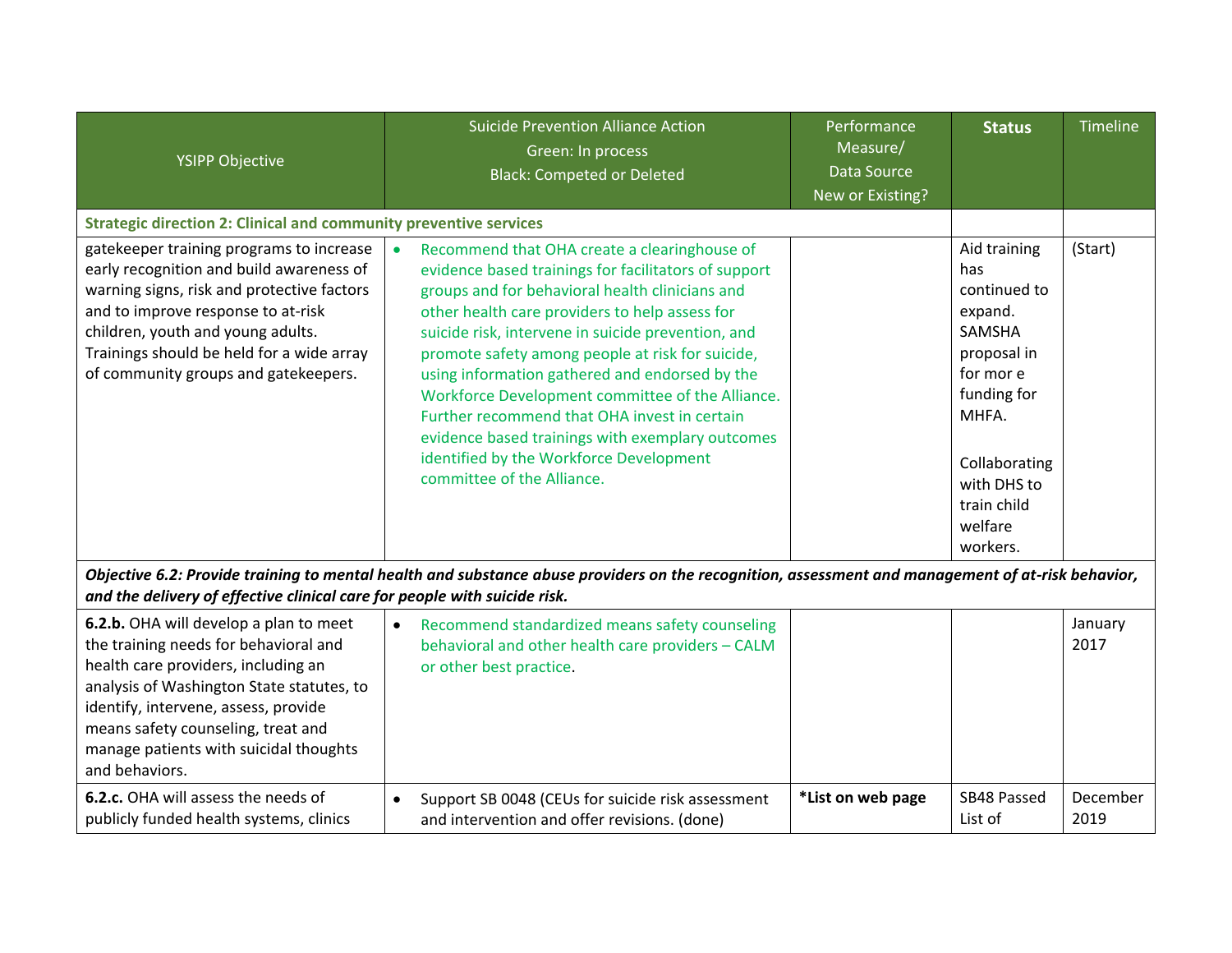| <b>YSIPP Objective</b>                                                                                                                                                                                                                                                                                                  | <b>Suicide Prevention Alliance Action</b><br>Green: In process<br><b>Black: Competed or Deleted</b>                                                    | Performance<br>Measure/<br>Data Source<br>New or Existing?  | <b>Status</b>                                                                       | Timeline     |  |  |
|-------------------------------------------------------------------------------------------------------------------------------------------------------------------------------------------------------------------------------------------------------------------------------------------------------------------------|--------------------------------------------------------------------------------------------------------------------------------------------------------|-------------------------------------------------------------|-------------------------------------------------------------------------------------|--------------|--|--|
| <b>Strategic direction 2: Clinical and community preventive services</b>                                                                                                                                                                                                                                                |                                                                                                                                                        |                                                             |                                                                                     |              |  |  |
| and hospitals to require training for<br>health care workers to identify suicide<br>risk, conduct means safety counseling,<br>refer to care, treat and follow up with<br>patients at risk of suicide.                                                                                                                   | Develop training list to help behavioral and other<br>$\bullet$<br>health workforce to complete CEU requirements<br>and recommend requirements to OHA. | *Data collected for<br><b>SB 48</b>                         | trainings<br>posted on<br>OHA web<br>page.<br>To be<br>updated<br>annually          |              |  |  |
| <b>Strategic direction 3: Treatment and support services</b>                                                                                                                                                                                                                                                            |                                                                                                                                                        |                                                             |                                                                                     |              |  |  |
| Goal 8. Promote and implement effective clinical and professional practices for assessing and treating those identified as being at risk for suicidal<br>behaviors.                                                                                                                                                     |                                                                                                                                                        |                                                             |                                                                                     |              |  |  |
| Objective 8.1: Adopt and implement guidelines to effectively engage families and concerned others, when appropriate, throughout entire episodes of<br>care for persons with suicide risk.                                                                                                                               |                                                                                                                                                        |                                                             |                                                                                     |              |  |  |
| 8.1a OHA, in collaboration with CSAC,<br>will work with behavioral health and<br>primary care health providers, peers,<br>prevention specialists, faith-based<br>communities and suicide prevention<br>advocates to identify and establish<br>model guidelines to provide peer<br>support for parents, family of choice | CSAC suicide prevention committee will develop a<br>guidebook for families in the E.R.                                                                 | Resource posted on<br>website/printing<br>and distribution? | Finalized,<br><b>Being</b><br><b>Reviewed by</b><br><b>OHA</b><br>Communicatio<br>n | July<br>2018 |  |  |